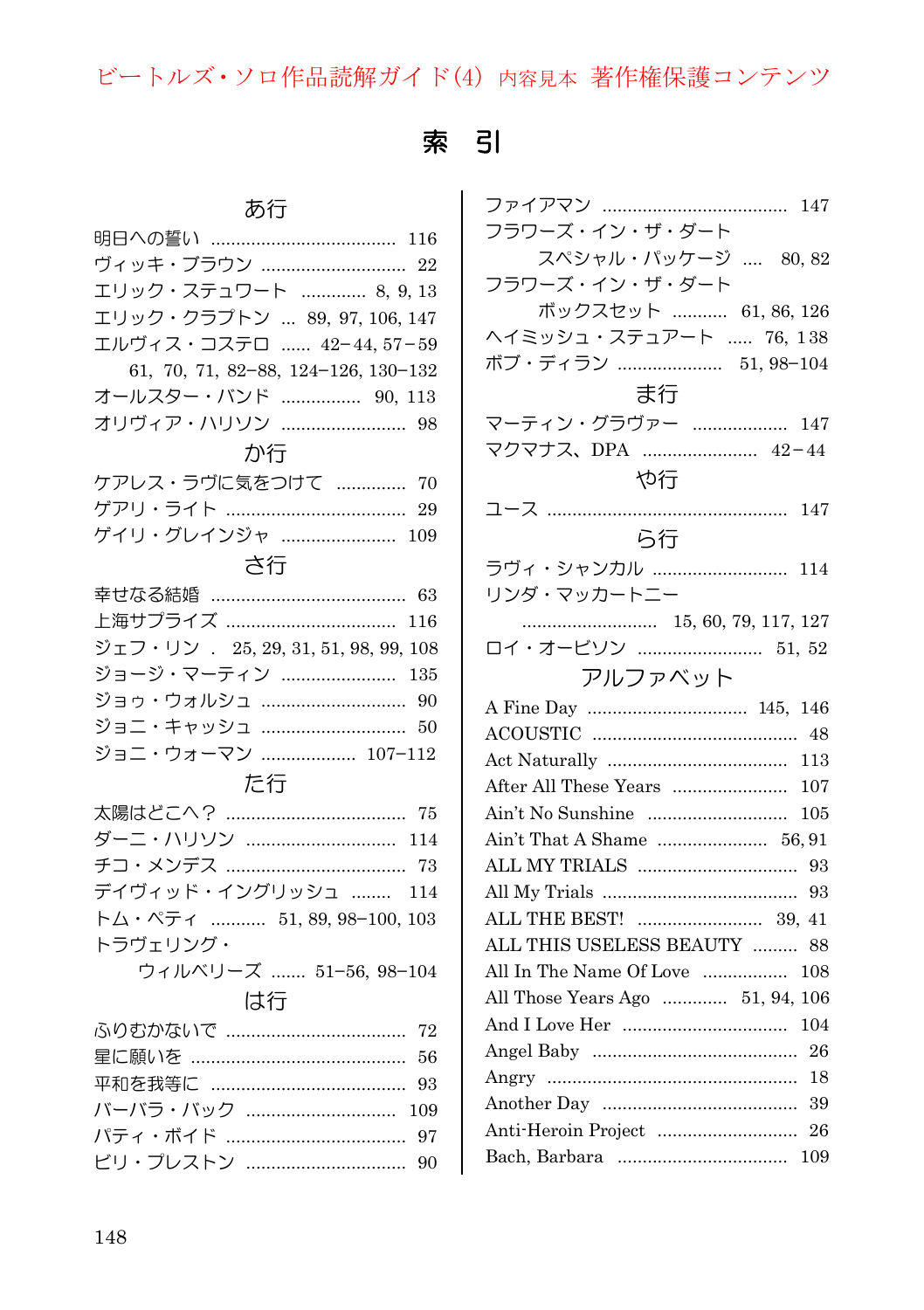| BEST OF DARK HORSE                 |
|------------------------------------|
|                                    |
| Big Boys Bickering  116, 119       |
| Biker Like An Icon  127, 144       |
|                                    |
|                                    |
|                                    |
|                                    |
| Blue Moon Of Kentucky  105         |
|                                    |
| Breath Away From Heaven  38,51     |
| Bring It On Home To Me  56         |
|                                    |
|                                    |
|                                    |
| Cheer Down  89, 94, 106            |
|                                    |
| Clapton, Eric  89, 97, 106, 147    |
| CLOUD NINE  22, 25, 28-39          |
|                                    |
| Cockamamie Business  94,96         |
| C'mon People  135, 137, 138, 144   |
|                                    |
| Cosmically Conscious  136, 140     |
| Costello, Elvis $42-44, 57-59, 61$ |
| 70, 71, 82-88, 124-126, 130-132    |
|                                    |
|                                    |
|                                    |
|                                    |
|                                    |
|                                    |
| Don't Get Around                   |
| Much Anymore  44,56                |
| Don't Go Where The Road            |
| Don't Go  108, 109, 112, 113       |

| Don't Know A Thing             |
|--------------------------------|
| About Lovee<br>108, 112        |
| Don't Let The Sun              |
| 92                             |
| Down To The River  138, 140    |
|                                |
| 39                             |
| 54                             |
| 114                            |
| 104                            |
| 112                            |
|                                |
| Figure Of Eight  66, 79, 91    |
| 30                             |
| <b>FLOWERS IN THE DIRT</b>     |
|                                |
| <b>FLOWERS IN THE DIRT</b>     |
| Deluxe Edition  82, 132        |
| <b>FLOWERS IN THE DIRT</b>     |
| Special Edition  82, 132       |
| FLOWERS IN THE DIRT            |
| World Tour Pack<br>80          |
| 44                             |
| Flying To My Home<br>59        |
| 13                             |
| 93                             |
| 91                             |
| 116                            |
| 132                            |
| 106                            |
| Give Peace A Chance<br>93      |
| 147                            |
| Golden Blunders<br>108         |
| Golden Earth Girl<br>129       |
| Golden Slumbers<br>91          |
| 94                             |
| Good Day Sunshine<br>91        |
| Goodnight Tonight<br>39        |
| Good Rockin' Tonight  105, 144 |
| 78                             |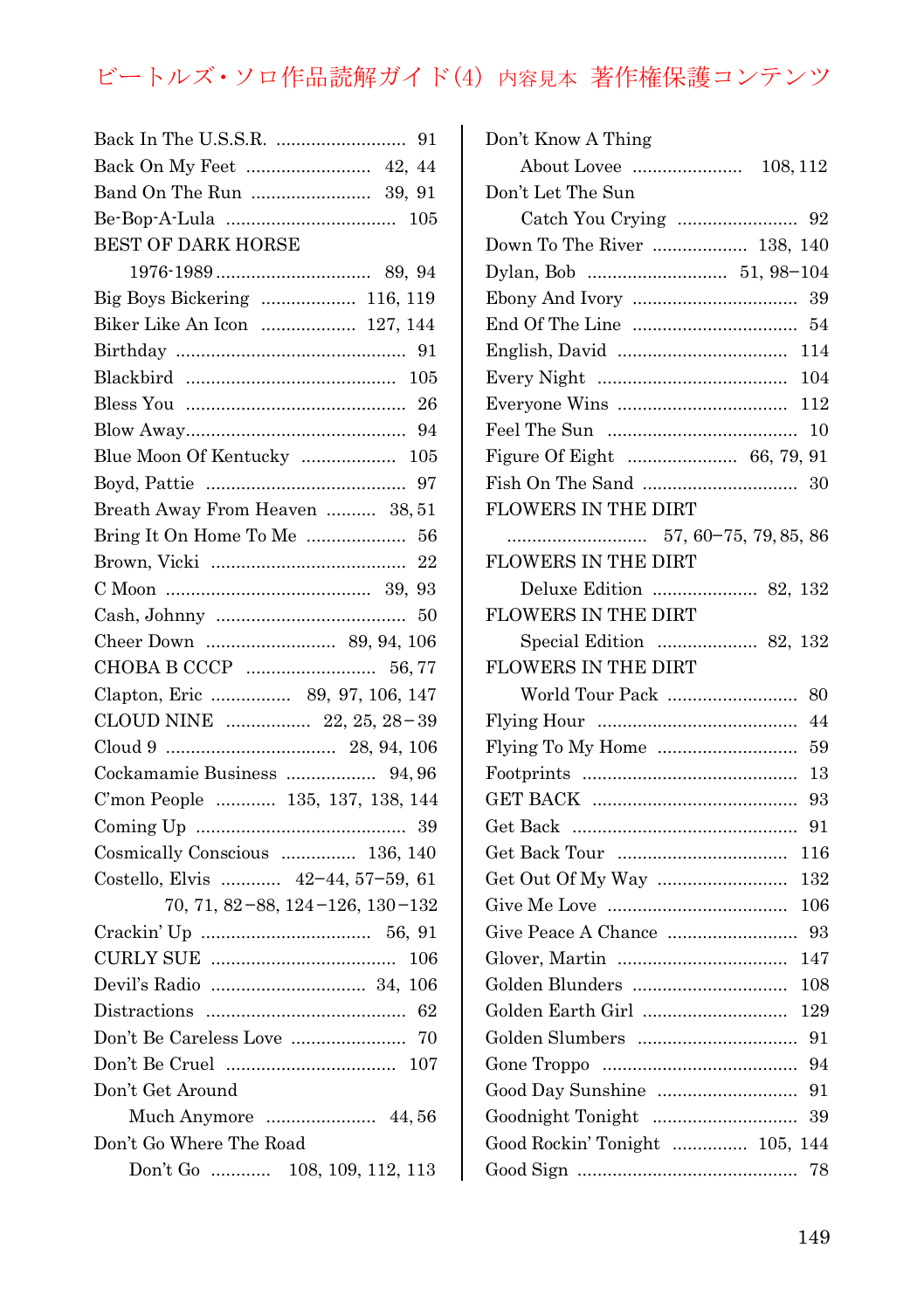| Got To Get You Into My Life  91                                                                                                                   |
|---------------------------------------------------------------------------------------------------------------------------------------------------|
| Got My Mind Set On You 27, 39, 94, 106                                                                                                            |
|                                                                                                                                                   |
| Handle With Care  51, 52                                                                                                                          |
|                                                                                                                                                   |
|                                                                                                                                                   |
| Harrison, Dhani  114                                                                                                                              |
|                                                                                                                                                   |
| Heading For The Light  53                                                                                                                         |
|                                                                                                                                                   |
|                                                                                                                                                   |
|                                                                                                                                                   |
| 26                                                                                                                                                |
| Here There And Everywhere  104, 144                                                                                                               |
|                                                                                                                                                   |
| 105                                                                                                                                               |
|                                                                                                                                                   |
| Hope Of Deliverance  116, 121, 144                                                                                                                |
| 145                                                                                                                                               |
|                                                                                                                                                   |
| How Many People  72                                                                                                                               |
| 19                                                                                                                                                |
| 137                                                                                                                                               |
| I Don't Believe You<br>108                                                                                                                        |
|                                                                                                                                                   |
| 104                                                                                                                                               |
| I Owe It All To You  126, 143                                                                                                                     |
|                                                                                                                                                   |
| I Want To Tell You  106                                                                                                                           |
| I Wanna Be Your Man<br>145                                                                                                                        |
| 77,78                                                                                                                                             |
| I'm Gonna Be A Wheel Someday  56                                                                                                                  |
|                                                                                                                                                   |
| $\Gamma$ m The Greatest $\ldots\ldots\ldots\ldots\ldots\ldots\ldots\ldots\ldots\ldots$<br>113                                                     |
| 104                                                                                                                                               |
| 106                                                                                                                                               |
| If I Were Not Upon The Stage  91                                                                                                                  |
|                                                                                                                                                   |
| $\label{eq:IMAGINE} \begin{minipage}{0.9\linewidth} \textbf{IMAGINE:} \quad \textbf{JOHN LENGTH} \quad \ldots \ldots \ldots \end{minipage}$<br>47 |

| IT'S A LIVE-IN WORLD  26                 |
|------------------------------------------|
|                                          |
|                                          |
|                                          |
| JOHN LENNON ANTHOLOGY  49                |
|                                          |
|                                          |
|                                          |
| Kansas City  44, 56, 144                 |
| Keep Coming Back To Love  138            |
| Kicked Around No More  116, 120          |
| Lawdy Miss Clawdy  44,56                 |
|                                          |
|                                          |
|                                          |
| Linda McCartney  15, 60, 117, 127        |
|                                          |
| Listen To What The Man Said  39          |
| Live And Let Die  39, 91, 144            |
| LIVE FROM MONTREUX  113                  |
|                                          |
|                                          |
| Long Leather Coat  116, 117              |
| Looking For Changes  124, 144            |
|                                          |
|                                          |
|                                          |
| Lynne, Jeff  25, 29, 31, 51, 98, 99, 108 |
|                                          |
| McCartney, Linda  15, 60, 77, 115, 124   |
|                                          |
| MacManus, D.P.A.  42-44                  |
| Magical Mystery Tour  144                |
|                                          |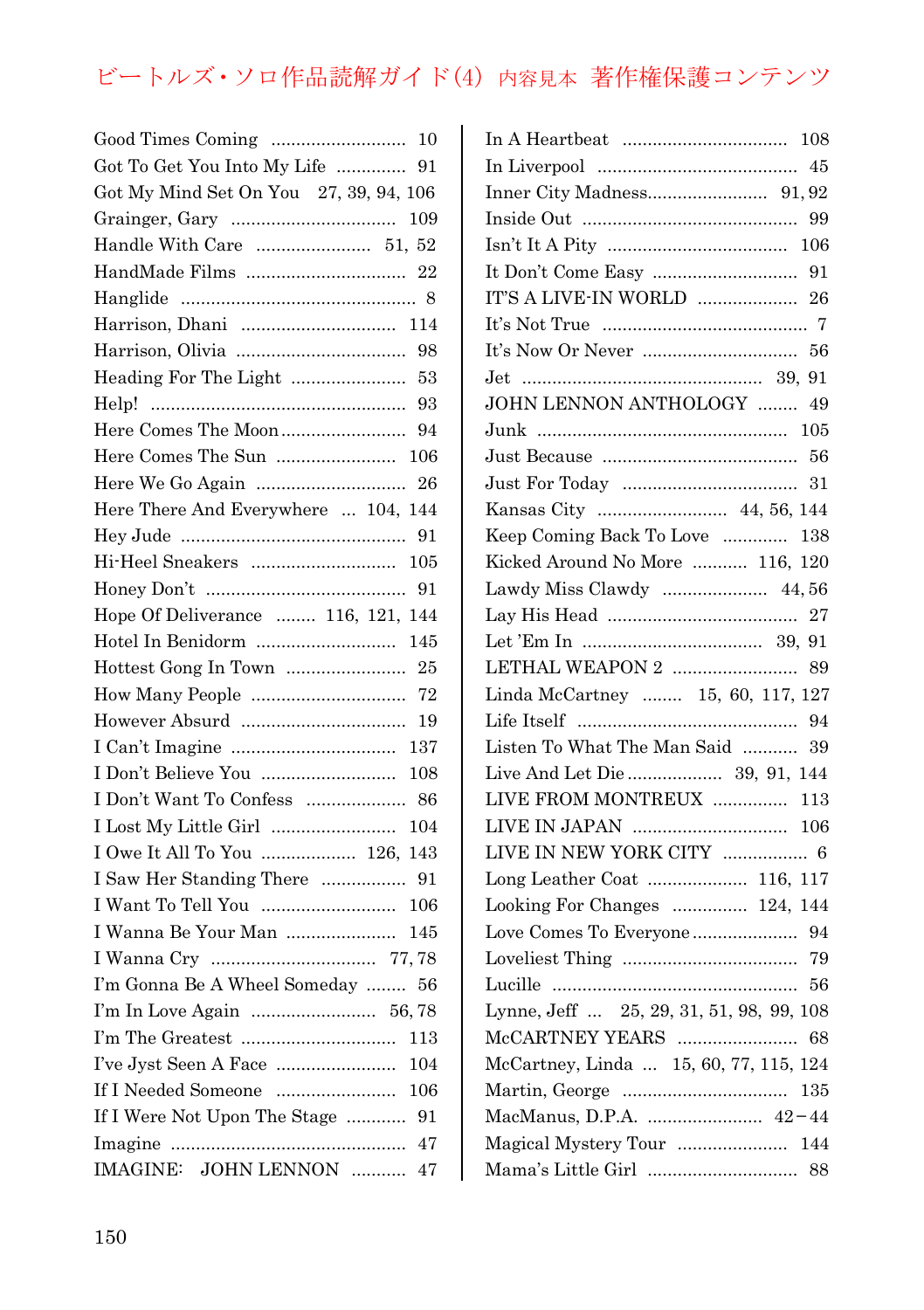| 51                                   |
|--------------------------------------|
| 91                                   |
|                                      |
| Maybe I'm Amazed  39, 91             |
|                                      |
|                                      |
| Midnight Special  44, 56, 106        |
| MIGHTY LIKE A ROSE  84,85            |
|                                      |
|                                      |
|                                      |
|                                      |
| My Brave Face  57, 60, 91            |
|                                      |
|                                      |
|                                      |
| 102                                  |
| New Moon Over Jamaica  50            |
|                                      |
|                                      |
| NOBODY'S CHILD:                      |
| ROMANIAN ANGEL APPEAL  98            |
| 98                                   |
|                                      |
| OFF THE GROUND  116, 117, 121-136    |
| <b>OFF THE GROUND</b>                |
| The Complete Works $136-143$         |
| Off The Ground  122, 140             |
|                                      |
|                                      |
| Once Upon A Long Ago  39, 40, 44     |
| Only Love Remains  14, 21            |
|                                      |
|                                      |
| Pads, Paws And Claws  57             |
|                                      |
|                                      |
| PAUL McCARTNEY'S                     |
| LIVERPOOL ORATORIO<br>106            |
| Peace In The Neighbourhood  128, 144 |
|                                      |

| 144                                |
|------------------------------------|
| Petty, Tom  51, 89, 98-100,<br>101 |
|                                    |
|                                    |
|                                    |
| Playboy To A Man  85               |
|                                    |
|                                    |
|                                    |
| PRESS TO PLAY  6, 7, 9-21, 41      |
|                                    |
|                                    |
| PUT IT THERE  61, 65, 72           |
| Put It There  65, 88, 91, 93       |
|                                    |
|                                    |
|                                    |
| Ringo Starr And His                |
|                                    |
| RINGO STARR AND HIS                |
| ALL-STARR BAND  91, 113            |
| ROCK AND ROLL CIRCUS  147          |
|                                    |
|                                    |
| Rough Ride  60, 79, 91             |
|                                    |
|                                    |
|                                    |
| San Francisco Bay Blues  105       |
|                                    |
|                                    |
|                                    |
| Sgt. Pepper's                      |
| Lonely Hearts Club Band  91        |
| SHANGHAI SURPRISE  22-26, 36, 38   |
|                                    |
|                                    |
|                                    |
|                                    |
|                                    |